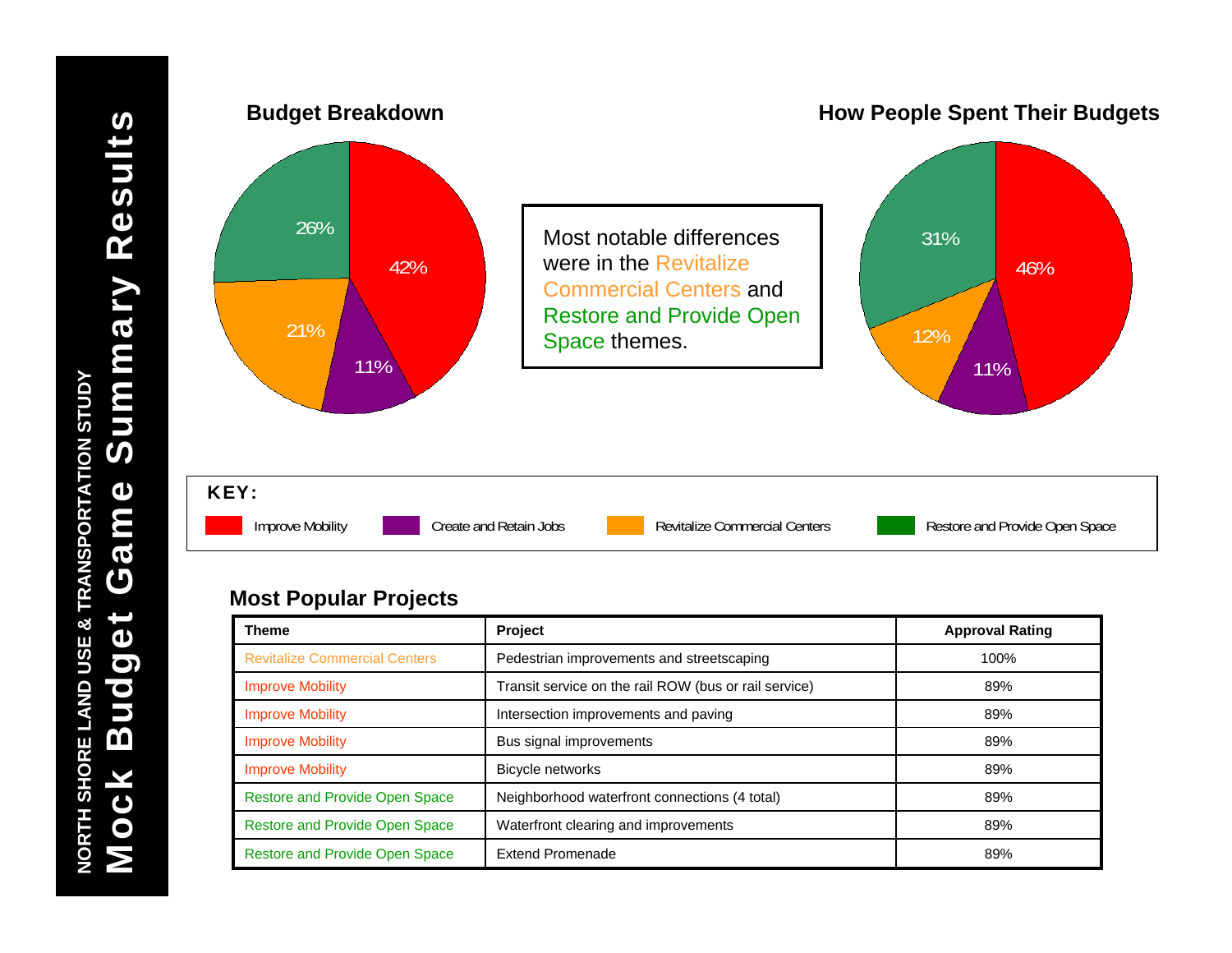**Results from Monday, November 9, 2009**

## **Improve Mobility Projects**

|                                                       | <b>Timing</b> | Cost  | <b>Team Green</b>   | <b>Team Navy</b> | <b>Team Yellow</b> | <b>Team Orange</b> |
|-------------------------------------------------------|---------------|-------|---------------------|------------------|--------------------|--------------------|
| Transit service on the rail ROW (bus or rail service) | <b>LT</b>     | \$150 |                     | \$150            | \$150              | \$150              |
| Intersection improvements and paving                  | <b>ST</b>     | \$20  | \$20                |                  | \$20               | \$20               |
| Bus signal improvements                               | <b>ST</b>     | \$15  | \$15                | \$15             |                    | \$15               |
| Bicycle networks                                      | <b>ST</b>     | \$10  | \$10                | \$10             | \$10               |                    |
| Bus lane improvements                                 | <b>MT</b>     | \$40  | \$40                | \$40             | \$40               |                    |
| Street straightening                                  | <b>LT</b>     | \$75  | \$75                |                  |                    |                    |
| Other project(s) not listed:                          |               |       | <b>Fast Ferries</b> |                  |                    | Smart lights       |
|                                                       |               |       |                     |                  |                    |                    |
| Total                                                 |               | \$310 | \$160               | \$215            | \$220              | \$185              |

## **Create and Retain Jobs Projects**

|                                                     | <b>Timing</b> | Cost | <b>Team Green</b> | <b>Team Navy</b> | <b>Team Yellow</b> | <b>Team Orange</b> |
|-----------------------------------------------------|---------------|------|-------------------|------------------|--------------------|--------------------|
| Provide grant funds for workforce training programs | <b>ST</b>     | \$10 | \$10              | \$10             | \$10               |                    |
| University / hospital staff housing                 | MT            | \$30 | \$30              |                  |                    |                    |
| Maritime training center                            | MT            | \$15 | \$15              | \$15             | \$15               |                    |
| Support maritime expansion                          | MT            | \$30 | \$30              | \$30             | \$30               | \$30               |
| Other project(s) not listed:                        |               |      |                   |                  |                    |                    |
|                                                     |               |      |                   |                  |                    |                    |
| Total                                               |               | \$85 | \$85              | \$55             | \$55               | \$30               |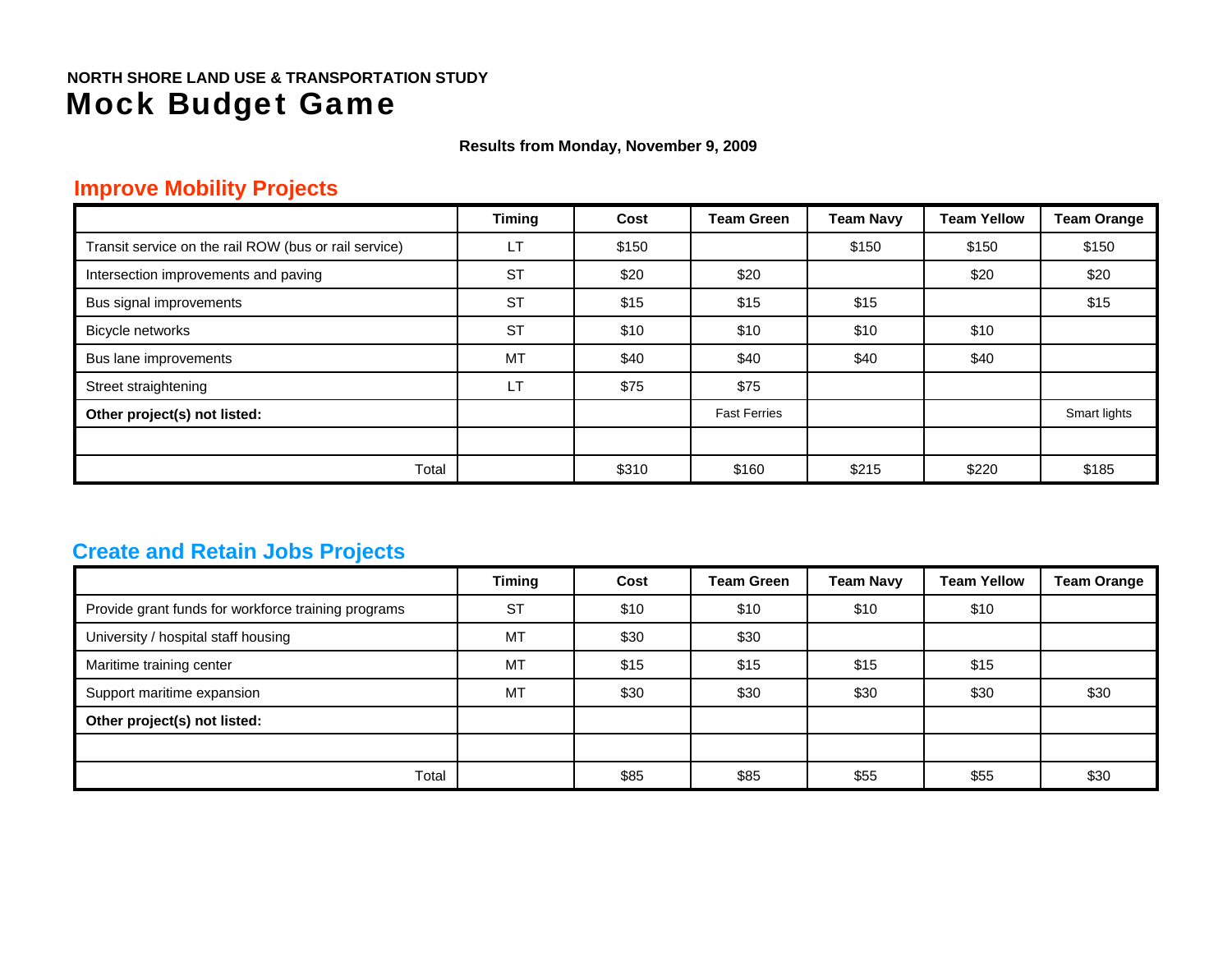#### **Results from Monday, November 9, 2009**

## **Revitalize Commercial Centers Projects**

|                                                        | <b>Timing</b> | Cost  | <b>Team Green</b> | <b>Team Navy</b> | <b>Team Yellow</b> | <b>Team Orange</b>                              |
|--------------------------------------------------------|---------------|-------|-------------------|------------------|--------------------|-------------------------------------------------|
| Readying sites for development (ex, Port Richmond Ave) | <b>MT</b>     | \$20  | \$20              | \$20             | \$20               |                                                 |
| Grocery store incentives                               | <b>ST</b>     | \$10  | \$10              | \$10             | \$10               |                                                 |
| Wayfinding and marketing                               | <b>ST</b>     | \$10  | \$10              | \$10             |                    | \$10                                            |
| Prep ballpark parking lots for development             | LT.           | \$100 |                   |                  |                    |                                                 |
| Pedestrian improvements and streetscaping              | <b>MT</b>     | \$15  | \$15              | \$15             | \$15               | \$15                                            |
| Other project(s) not listed:                           |               |       |                   |                  |                    | Food Co-op                                      |
|                                                        |               |       |                   |                  |                    | Community<br><b>Building/Cultural</b><br>Center |
| Total                                                  |               | \$155 | \$55              | \$55             | \$45               | \$25                                            |

## **Restore and Provide Open Space Projects**

|                                               | <b>Timing</b> | Cost  | <b>Team Green</b> | <b>Team Navy</b> | <b>Team Yellow</b> | <b>Team Orange</b>   |
|-----------------------------------------------|---------------|-------|-------------------|------------------|--------------------|----------------------|
| Neighborhood waterfront connections (4 total) | <b>MT</b>     | \$60  | \$60              | \$60             | \$60               | \$60                 |
| Waterfront clearing and improvements          | <b>ST</b>     | \$20  | \$20              | \$20             | \$20               | \$20                 |
| <b>Extend Promenade</b>                       | <b>LT</b>     | \$40  | \$40              | \$40             | \$40               | \$40                 |
| New Blissenbach (Marina) Park                 | <b>MT</b>     | \$50  | \$50              | \$50             | \$50               |                      |
| Replace fencing on maritime sites             | <b>ST</b>     | \$15  | \$15              |                  |                    |                      |
| Bike sharing / bike rental program            | <b>ST</b>     | \$5   | \$5               |                  |                    |                      |
| Other project(s) not listed:                  |               |       |                   |                  |                    | Lighthouse<br>Museum |
|                                               |               |       |                   |                  |                    | Bikes (off-road)     |
| Total                                         |               | \$190 | \$190             | \$170            | \$170              | \$120                |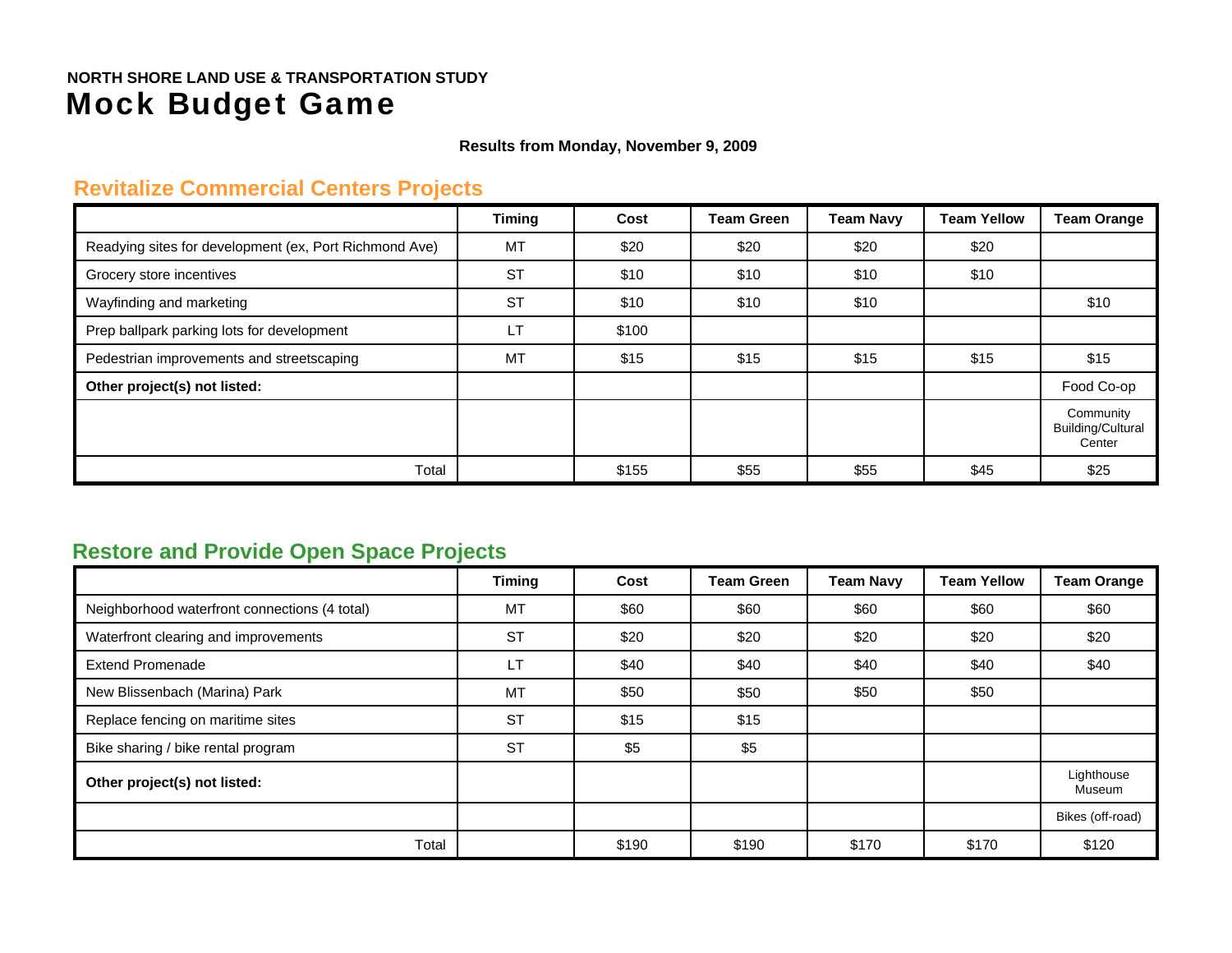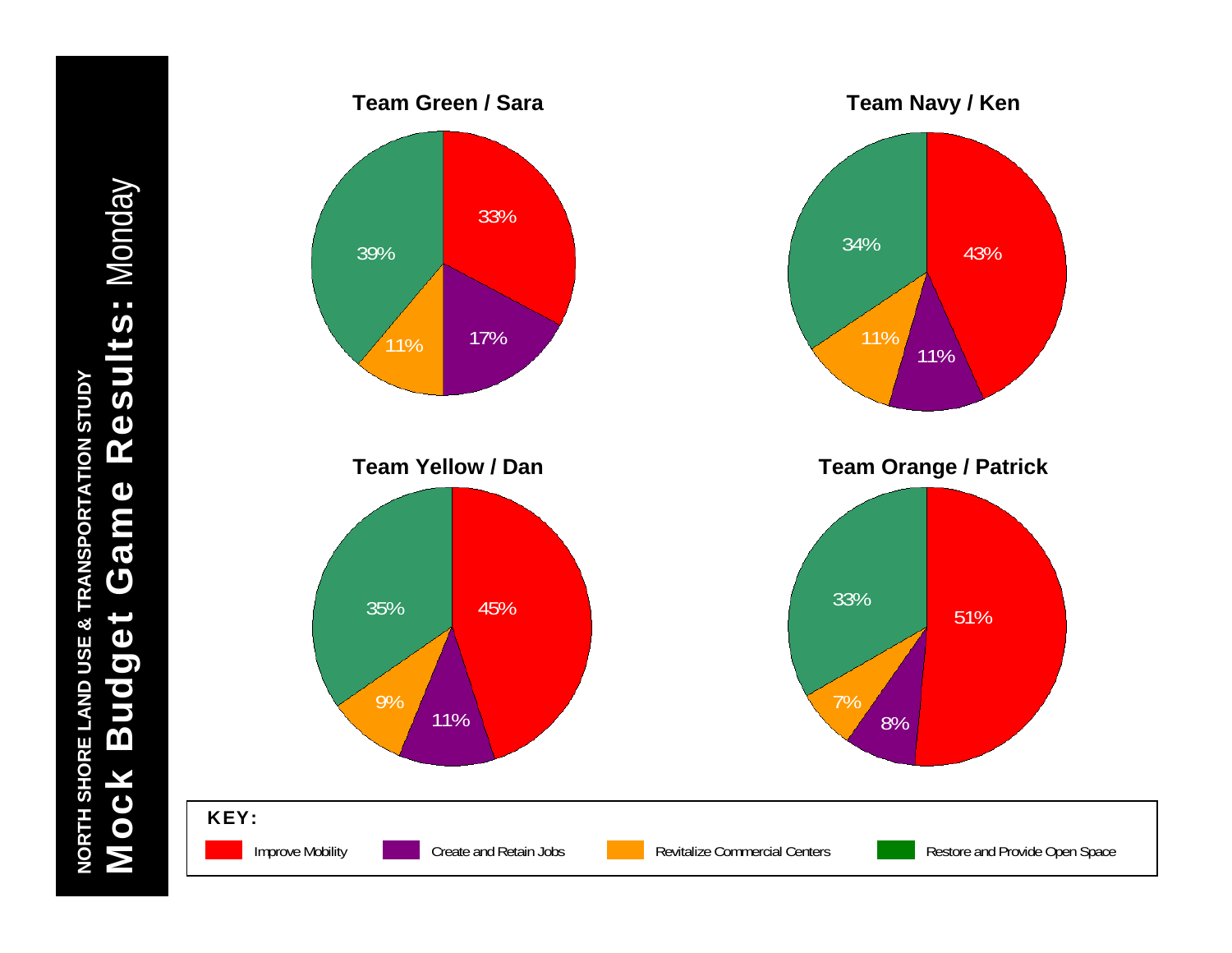# **General observations**

- •Not one group voted to pay for the decking over the *St. George Ballpark Parking Lots*
- •Only one group did not invest in *Transit on the ROW*
- $\bullet$ Confusion on the meaning of "way finding"
- • Many participants said that replacing the maritime fencing would be a private sector responsibility and not one for the City

# **Worksheets**

- • Suggestion for *Fast Ferries* as a short-term mobility improvement that could be implemented before the right-of-way study is completed
- • A suggestion that the focus should be on *short-term investments* before investing in transit service
- •A suggestion for *park & ride* improvements
- • Suggestion that it should not cost money to implement a financially viable business and gave no money to either commercial centers or create and retain jobs
- • Some participants noted they'd be more inclined to support the expansion of maritime if it was sustainable or a more "green" business; also wouldn't want to support the expansion if it prevented waterfront access
- • Many suggestions for a Trader Joe's, Whole Foods, Fairway and a lot of support for more farmer's markets
- •A suggestion that the Lighthouse Museum be a location for *maritime training*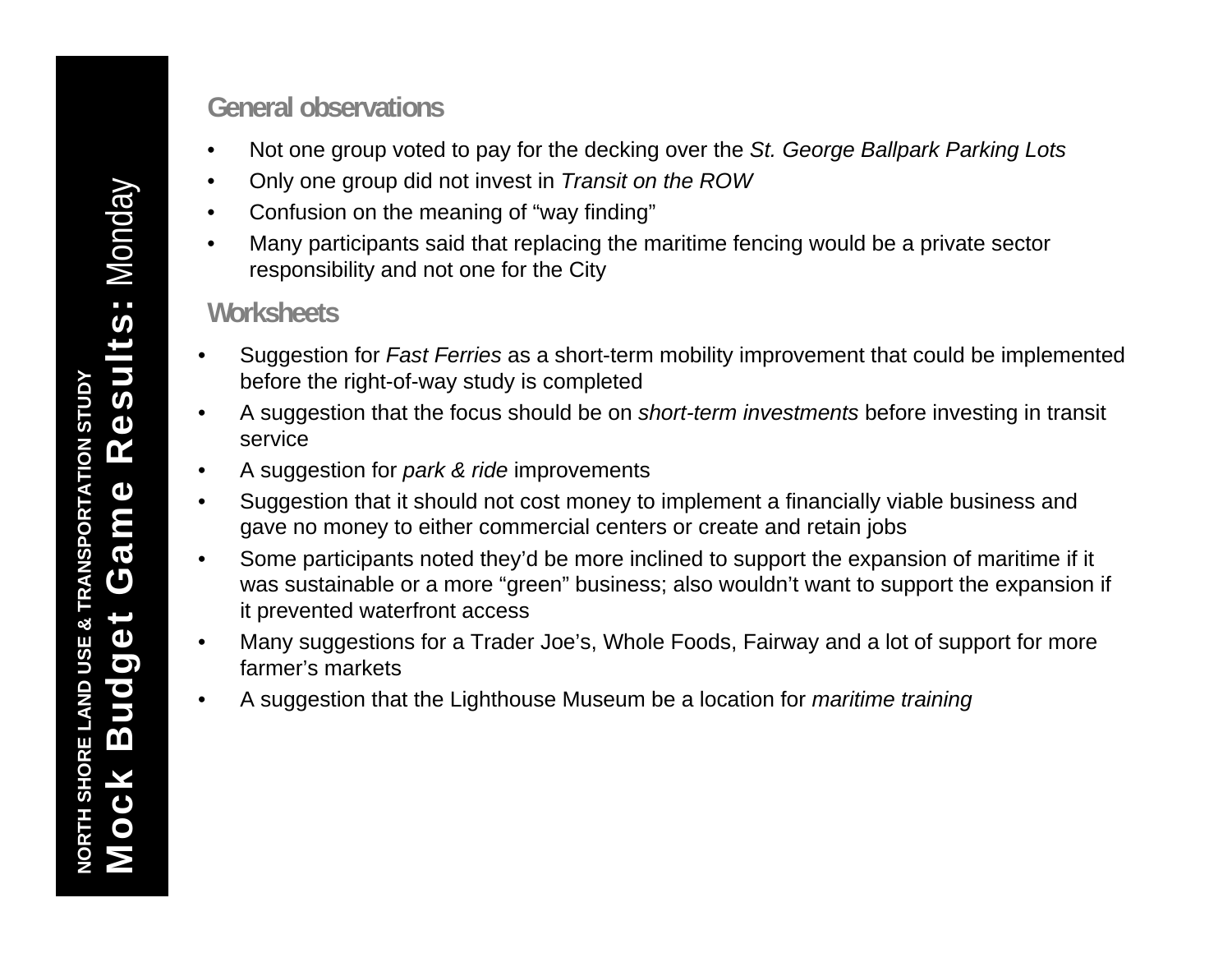**Results from Thursday, November 12, 2009**

## **Improve Mobility Projects**

|                                                       | <b>Timing</b> | Cost  | <b>Team Green</b> | Team Red | Group 3 | Group 4 | Group 5 |
|-------------------------------------------------------|---------------|-------|-------------------|----------|---------|---------|---------|
| Transit service on the rail ROW (bus or rail service) | LT            | \$150 | \$150             | \$150    | \$150   | \$150   | \$150   |
| Intersection improvements and paving                  | <b>ST</b>     | \$20  | \$20              | \$20     | \$20    | \$20    | \$20    |
| Bus signal improvements                               | <b>ST</b>     | \$15  | \$15              | \$15     | \$15    | \$15    | \$15    |
| Bicycle networks                                      | <b>ST</b>     | \$10  | \$10              | \$10     | \$10    | \$10    | \$10    |
| Bus lane improvements                                 | MT            | \$40  | \$40              |          | \$40    | \$40    | \$40    |
| Street straightening                                  | LT            | \$75  |                   | \$75     |         |         |         |
| Other project(s) not listed:                          |               |       |                   |          |         |         |         |
|                                                       |               |       |                   |          |         |         |         |
| Total                                                 |               | \$310 | \$235             | \$270    | \$235   | \$235   | \$235   |

## **Create and Retain Jobs Projects**

|                                                     | <b>Timing</b> | Cost | <b>Team Green</b> | <b>Team Red</b> | Group 3 | Group 4 | Group 5 |
|-----------------------------------------------------|---------------|------|-------------------|-----------------|---------|---------|---------|
| Provide grant funds for workforce training programs | <b>ST</b>     | \$10 | \$10              |                 |         |         | \$10    |
| University / hospital staff housing                 | <b>MT</b>     | \$30 |                   |                 | \$30    | \$30    | \$30    |
| Maritime training center                            | <b>MT</b>     | \$15 | \$15              | \$15            | \$15    | \$15    |         |
| Support maritime expansion                          | <b>MT</b>     | \$30 |                   | \$30            | \$30    | \$30    |         |
| Other project(s) not listed:                        |               |      |                   |                 |         |         |         |
|                                                     |               |      |                   |                 |         |         |         |
| Total                                               |               | \$85 | \$25              | \$45            | \$75    | \$75    | \$40    |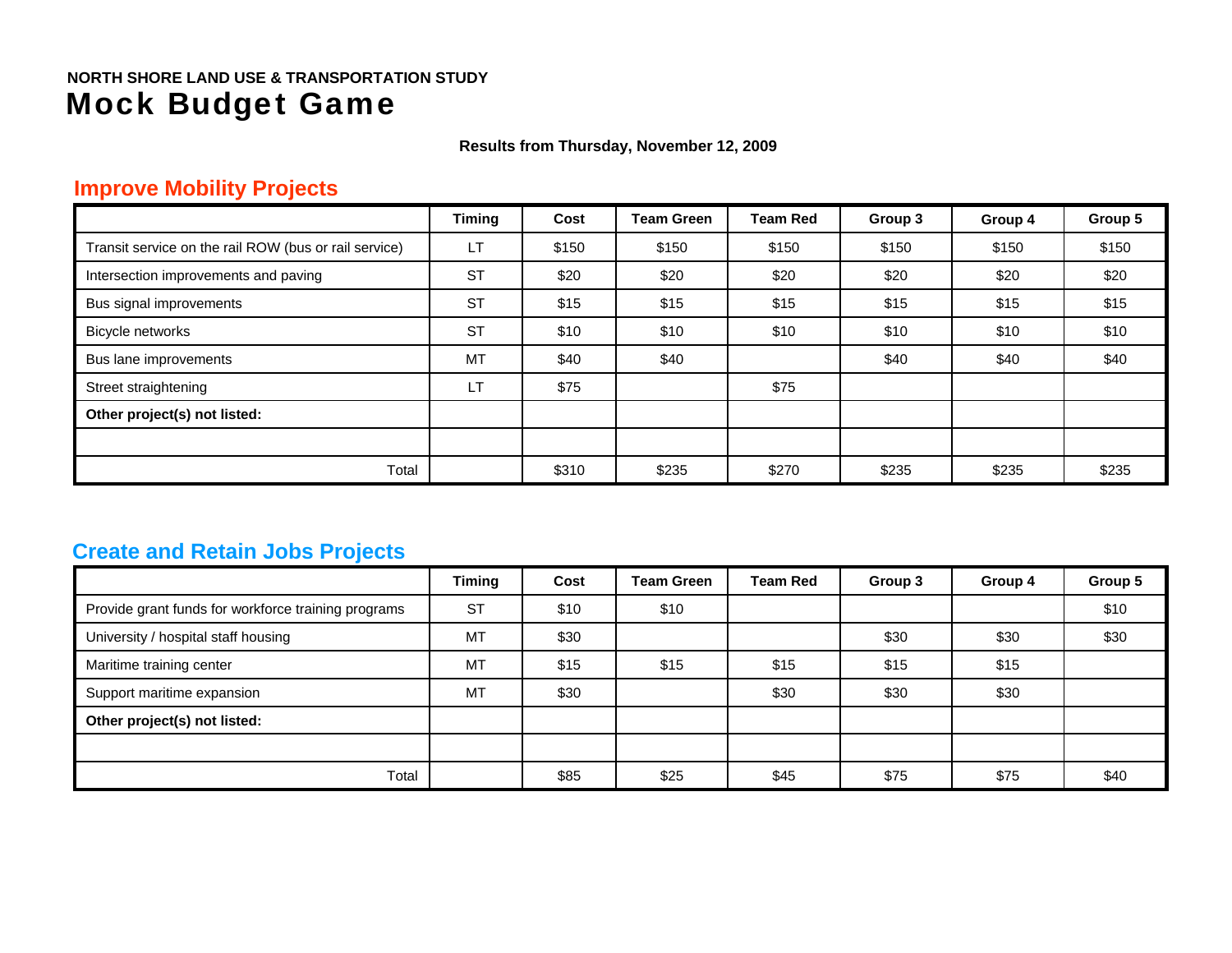**Results from Thursday, November 12, 2009**

#### **Revitalize Commercial Centers Projects**

|                                                        | <b>Timing</b> | Cost  | <b>Team Green</b> | <b>Team Red</b> | Group 3 | Group 4 | Group 5 |
|--------------------------------------------------------|---------------|-------|-------------------|-----------------|---------|---------|---------|
| Readying sites for development (ex, Port Richmond Ave) | MT            | \$20  | \$20              |                 | \$20    | \$20    | \$20    |
| Grocery store incentives                               | <b>ST</b>     | \$10  | \$10              | \$10            | \$10    |         | \$10    |
| Wayfinding and marketing                               | <b>ST</b>     | \$10  | \$10              | \$10            | \$10    |         | \$10    |
| Prep ballpark parking lots for development             | <b>LT</b>     | \$100 |                   | \$100           |         |         |         |
| Pedestrian improvements and streetscaping              | <b>MT</b>     | \$15  | \$15              | \$15            | \$15    | \$15    | \$15    |
| Other project(s) not listed:                           |               |       |                   |                 |         |         |         |
|                                                        |               |       |                   |                 |         |         |         |
| Total                                                  |               | \$155 | \$55              | \$135           | \$55    | \$35    | \$55    |

## **Restore and Provide Open Space Projects**

|                                               | <b>Timing</b> | Cost  | <b>Team Green</b> | <b>Team Red</b> | Group 3 | Group 4 | Group 5 |
|-----------------------------------------------|---------------|-------|-------------------|-----------------|---------|---------|---------|
| Neighborhood waterfront connections (4 total) | MT            | \$60  | \$60              |                 | \$60    | \$60    | \$60    |
| Waterfront clearing and improvements          | <b>ST</b>     | \$20  | \$20              |                 | \$20    | \$20    | \$20    |
| <b>Extend Promenade</b>                       | <b>LT</b>     | \$40  | \$40              |                 | \$40    | \$40    | \$40    |
| New Blissenbach (Marina) Park                 | MT            | \$50  | \$50              | \$50            |         |         | \$50    |
| Replace fencing on maritime sites             | <b>ST</b>     | \$15  |                   |                 | \$15    | \$15    |         |
| Bike sharing / bike rental program            | <b>ST</b>     | \$5   | \$5               |                 |         | \$5     |         |
| Other project(s) not listed:                  |               |       |                   |                 |         |         |         |
|                                               |               |       |                   |                 |         |         |         |
| Total                                         |               | \$190 | \$175             | \$50            | \$135   | \$140   | \$170   |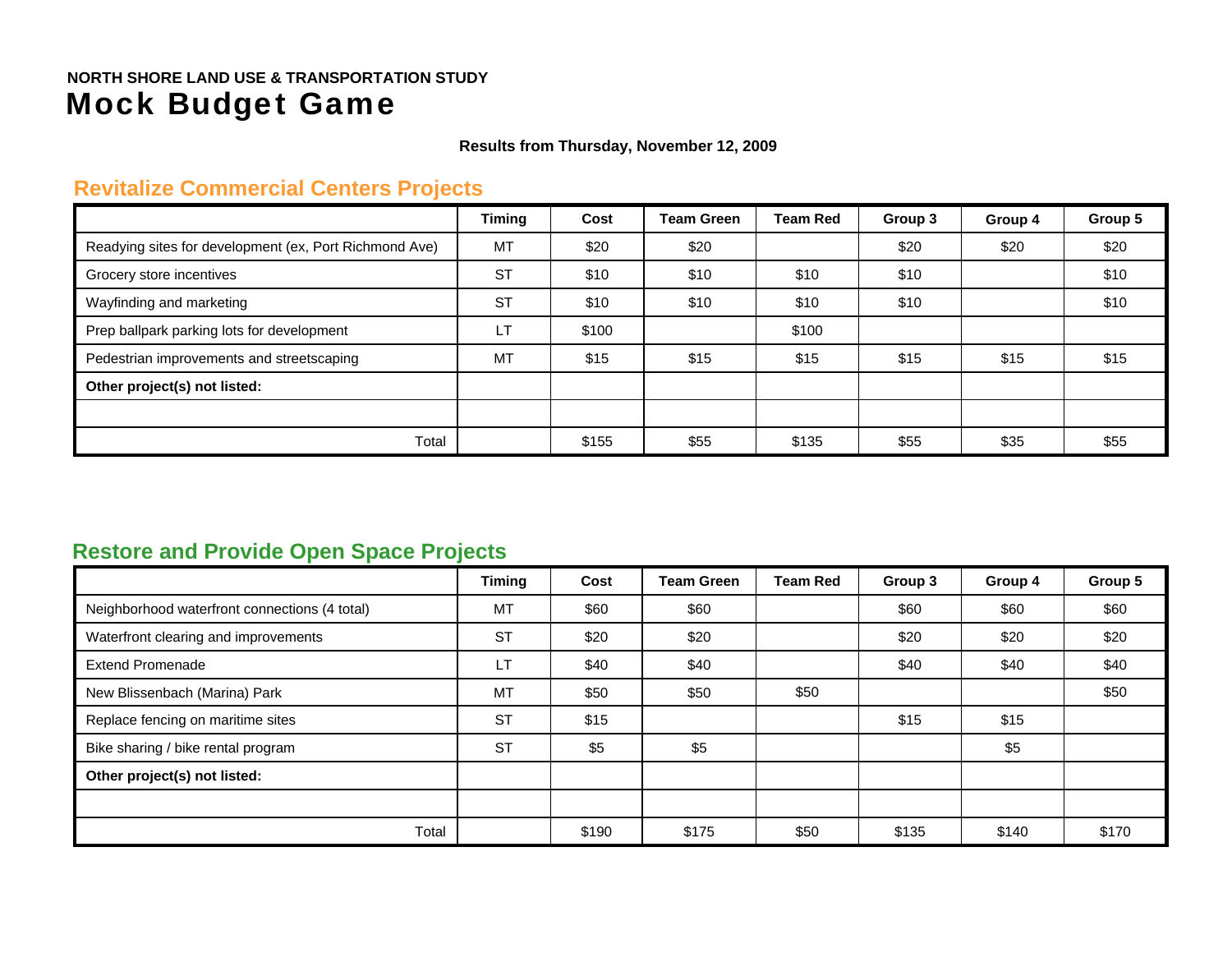